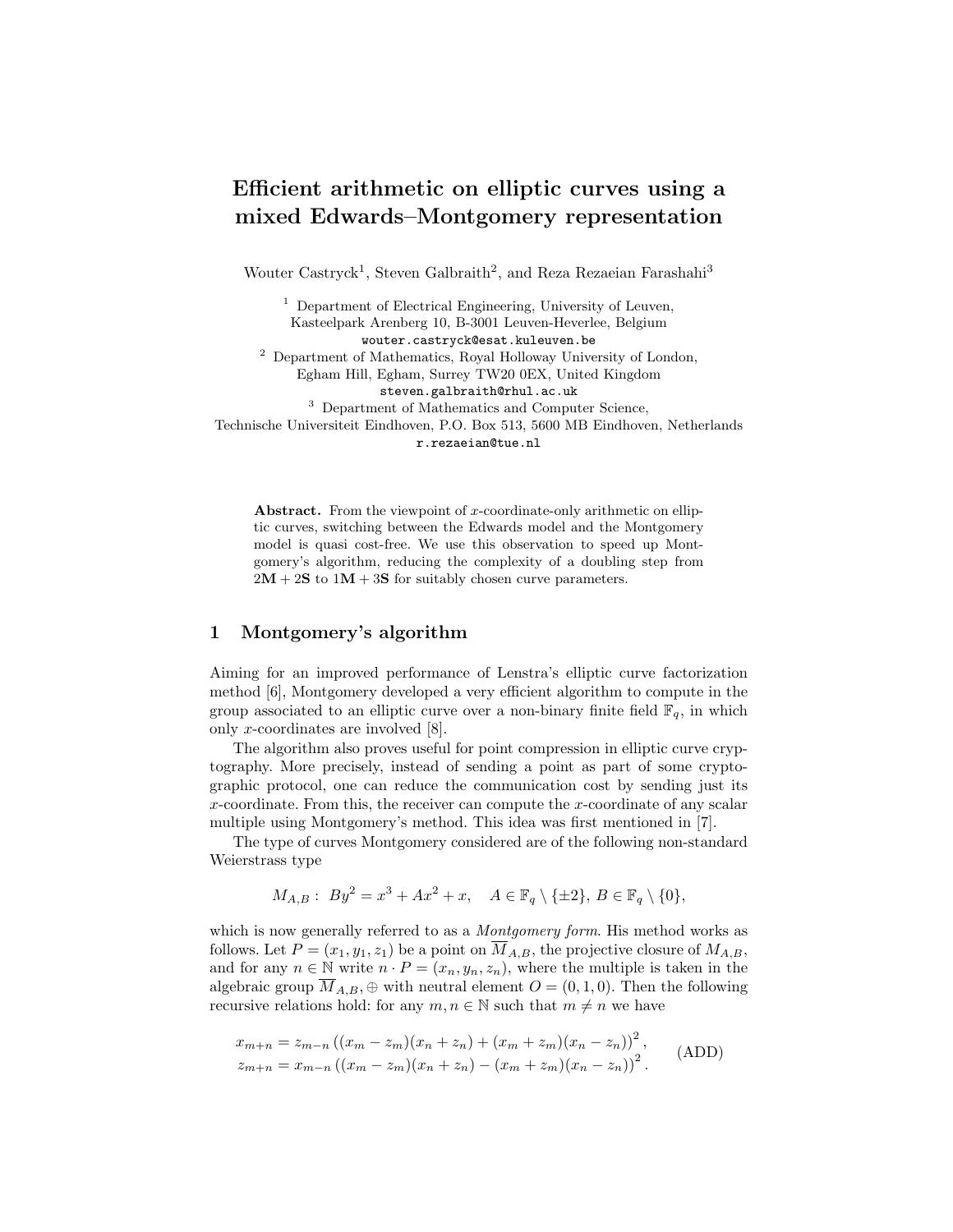$$
4x_n z_n = (x_n + z_n)^2 - (x_n - z_n)^2,
$$
  
\n
$$
x_{2n} = (x_n + z_n)^2 (x_n - z_n)^2,
$$
  
\n
$$
z_{2n} = 4x_n z_n ((x_n - z_n)^2 + ((A + 2)/4) (4x_n z_n))
$$
\n(DOUBLE)

(see also [3]). One can then compute  $((x_n, z_n), (x_{n+1}, z_{n+1}))$  from

$$
((x_{(n \text{ div } 2)}, z_{(n \text{ div } 2)}), (x_{(n \text{ div } 2)+1}, z_{(n \text{ div } 2)+1}))
$$

by one application of (ADD) and one application of (DOUBLE), the input of the latter depending on n mod 2. Thus approximately  $\log_2 n$  applications of (ADD) and (DOUBLE) suffice to recover  $(x_n, z_n)$ .

Every application of (ADD) has a rough time-cost of  $3M + 2S$ , where M is the time needed to multiply two general elements of  $\mathbb{F}_q$ , and **S** is the time needed to square a general element (which is typically faster). Here we used that  $z_1 = 1$ in practice. Every application of (DOUBLE) needs  $2M + 2S + 1C$ , where C is the cost of multiplication of a general element of  $\mathbb{F}_q$  with a curve constant. In this case, the constant is  $(A+2)/4$  (hence, if A is chosen carefully then C may be much less than M).

# 2 Switching to Edwards curves and back

Following recent work of Edwards [4], Bernstein and Lange [2] proved that the elliptic curves

$$
E_d: X^2 + Y^2 = 1 + dX^2Y^2 \quad d \in \mathbb{F}_q \setminus \{0, 1\}
$$

allow a very esthetic description of the algebraic group law on  $\overline{E}_d$ , the (desingularized) projective closure of  $E_d$ , with  $O = (0, 1) \in E_d \subset \overline{E}_d$  as neutral element. Namely, the formula

$$
(X_1, Y_1) \oplus (X_2, Y_2) = \left(\frac{X_1Y_2 + Y_1X_2}{1 + dX_1X_2Y_1Y_2}, \frac{Y_1Y_2 - X_1X_2}{1 - dX_1X_2Y_1Y_2}\right)
$$

holds at all affine point pairs for which the above denominators are nonzero. The curve  $E_d$  is said to be in *Edwards form*. In [1, Theorem 3.2.] it is proven that every Edwards form is birationally equivalent to a Montgomery form via

$$
\varphi: M_{\frac{2(1+d)}{1-d}, \frac{4}{1-d}} \longrightarrow E_d: (x, y) \longmapsto \left(\frac{x}{y}, \frac{x-1}{x+1}\right),
$$
  

$$
\psi: E_d \longrightarrow M_{\frac{2(1+d)}{1-d}, \frac{4}{1-d}}: (X, Y) \longmapsto \left(\frac{1+Y}{1-Y}, X\frac{1+Y}{1-Y}\right).
$$

The dashed arrows indicate that the maps are not defined everywhere. However, the maps can be extended to give an everywhere-defined isomorphism between the respective (desingularized) projective models

$$
\overline{M}_{\frac{2(1+d)}{1-d},\frac{4}{1-d}} \longrightarrow \overline{E}_d
$$

that maps the neutral elements O to each other. In particular, wherever  $\varphi$  and  $\psi$  are defined, they commute with the group structures on  $M_{\frac{2(1+d)}{1-d},\frac{4}{1-d}}$  and  $E_d$ .

and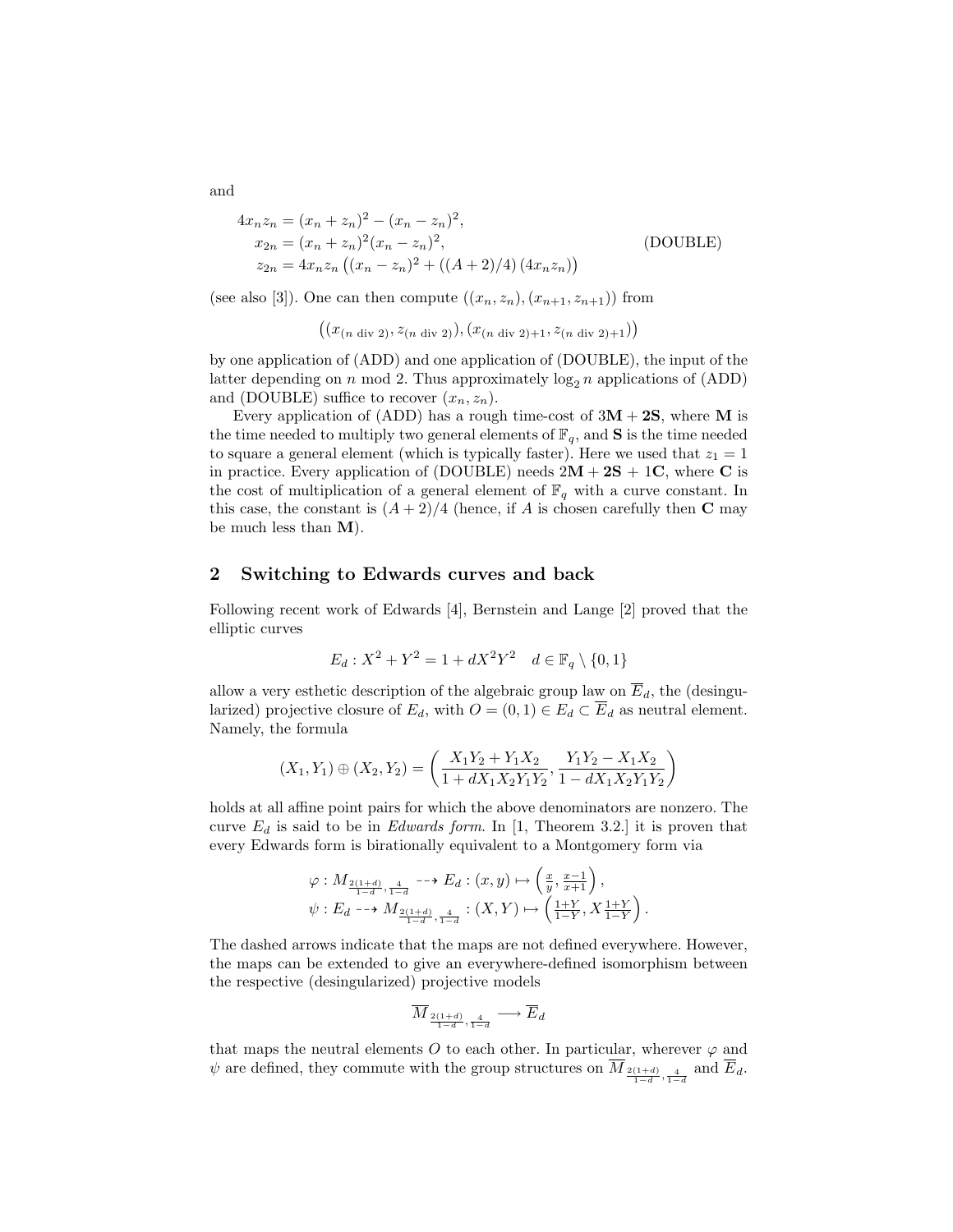Now the Y-coordinate of  $\varphi(x, y)$  only depends on x, and conversely the xcoordinate of  $\psi(X, Y)$  only depends on Y. In projective coordinates this correspondence becomes remarkably simple:

$$
\varphi : (x, z) \mapsto (x - z, x + z)
$$
 and  $\psi : (Y, Z) \mapsto (Z + Y, Z - Y)$ .

Therefore, from the  $x/Y$ -coordinate-only viewpoint, switching between Edwards curves and Montgomery curves is quasi cost-free. As a consequence, one is free to pick the best from either world. In the next section we show that it is worth considering the (DOUBLE) step in the Edwards setting.

#### 3 Y -coordinate-only doubling on Edwards curves

A general affine point  $(X, Y)$  on  $E_d$  doubles to a point whose second coordinate equals

$$
\frac{Y^2 - X^2}{1 - dX^2Y^2} = \frac{Y^2(1 - dY^2) - (1 - Y^2)}{(1 - dY^2) - dY^2(1 - Y^2)} = \frac{-1 + 2Y^2 - dY^4}{1 - 2dY^2 + dY^4}.
$$

Here we used the curve equation  $X^2 + Y^2 = 1 + dX^2Y^2$ . Therefore the (DOUBLE) analog becomes

$$
\begin{array}{l} Y_{2n}=-Z_{n}^{4}+2Y_{n}^{2}Z_{n}^{2}-dY_{n}^{4}=-\left(Z_{n}^{4}+dY_{n}^{4}\right)+2Y_{n}^{2}Z_{n}^{2},\\ Z_{2n}=Z_{n}^{4}-2dY_{n}^{2}Z_{n}^{2}+dY_{n}^{4}=\left(Z_{n}^{4}+dY_{n}^{4}\right)-2dY_{n}^{2}Z_{n}^{2}.\end{array}
$$

Suppose that d has a square root  $\sqrt{d}$  in  $\mathbb{F}_q$ . Then the above step can be done using  $1M + 3S + 3C$  by computing

$$
Y_n^2, \ \ Z_n^2, \ \ Y_n^2 Z_n^2, \ \ \sqrt{d}Y_n^2, \ \ \sqrt{d}Y_n^2 Z_n^2, \ \ dY_n^2 Z_n^2, \ \ (Z_n^2 + \sqrt{d}Y_n^2)^2
$$

and then recovering  $Z_n^4 + dY_n^4$  as  $(Z_n^2 +$  $\sqrt{d}Y_n^2$ <sup>2</sup> –  $2\sqrt{d}Y_n^2Z_n^2$ . If d is nonsquare, one easily verifies that a time cost of  $5S + 2C$  can be achieved.

### 4 Conclusion and additional remarks

To sum up, our proposal is to work with a Montgomery curve of the type  $M_{\frac{2(1+d)}{1-d},\frac{4}{1-d}}$ , and to replace (DOUBLE) by

$$
Y_n = x_n - z_n
$$
  
\n
$$
Z_n = x_n + z_n
$$
  
\n
$$
Y_{2n} = -(Z_n^4 + dY_n^4) + 2Y_n^2 Z_n^2
$$
  
\n
$$
Z_{2n} = (Z_n^4 + dY_n^4) - 2dY_n^2 Z_n^2
$$
  
\n
$$
x_{2n} = Z_{2n} + Y_{2n}
$$
  
\n
$$
z_{2n} = Z_{2n} - Y_{2n}.
$$

These formulas are complete, in the sense that for *every* input  $(x_n, z_n)$  they give the correct output  $(x_{2n}, z_{2n})$ . This is in contrast with the switching maps  $\varphi$  and  $\psi$